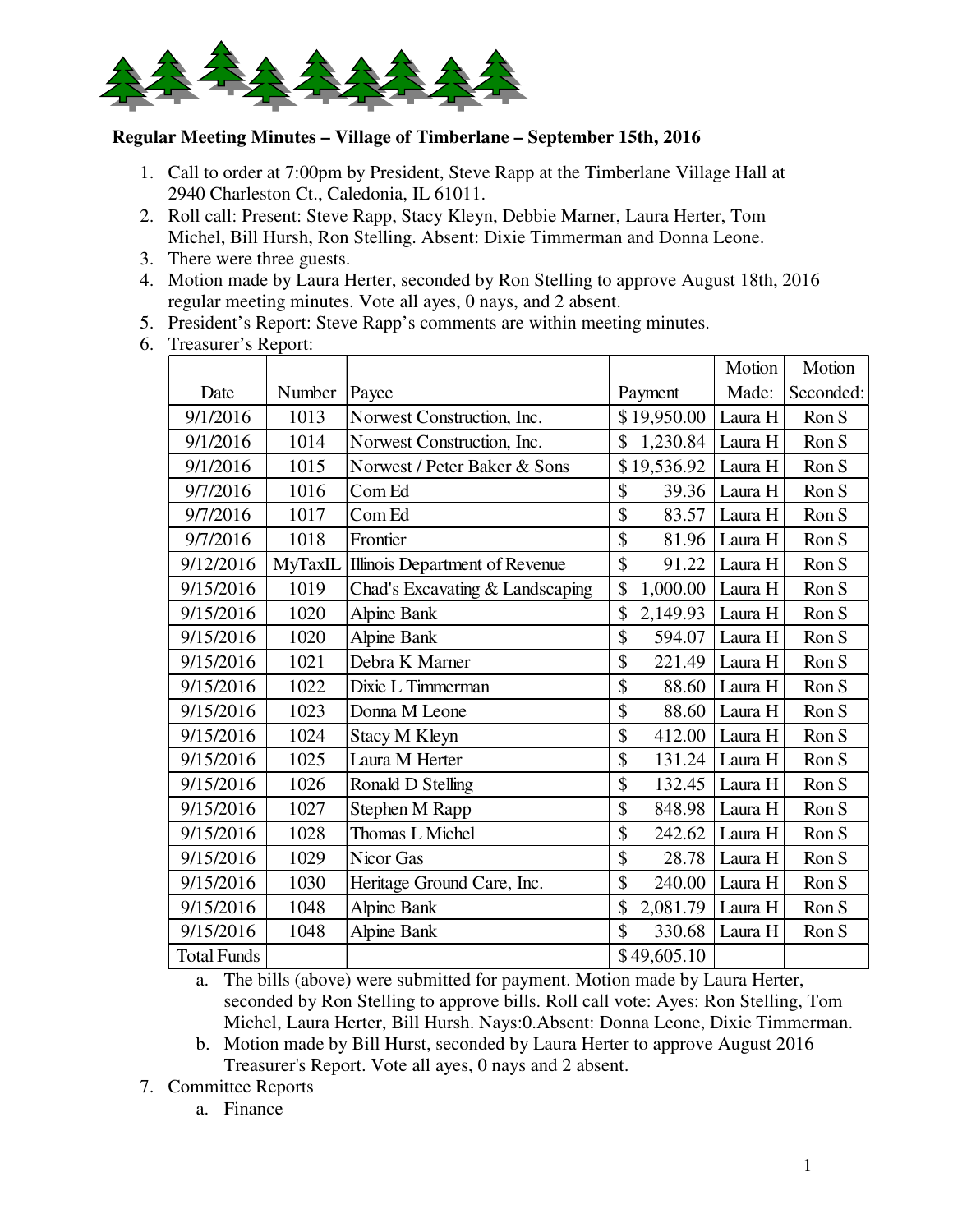- i. Stacy Kleyn presented information on switching over to Alpine Bank. Steve Rapp stated the board should hold off at this time.
- b. Planning and Zoning
	- i. Guests Marlow and Cheryl Smith presented a memo dated Sept 15, 2016 stating that several residents of Wooded Acres have expressed complaints such as burning, street parking at the 12367 Squirrel Tree lane residence. They have spoken to the Boone County Sheriff and fire depts in the past. They request the board of trustees send notice of violation of Timberlane Village's zoning Sections 7.1 parts F,G, H and 7.2 part B. Steve Rapp offered to draft a registered letter to the resident with zoning enforcement and request village attorney review. Steve Rapp may contact the county Sheriff's office for enforcement and administration of fines and notices per zoning chapter 21.
- c. Roads/Highways/Bridges
	- i. No culvert permits issued.
	- ii. Motion made by Ron Stelling, seconded by Tom Michel to approve a "Resolution for Improvement by Municipality under the Illinois Highway Code for Biennial Bridge Inspections" for \$2290.00 for all three bridge structures 004-3036, 004-5013, 004-6000. Vote all ayes, 0 nays, 2 absent.
	- iii. The Orth road blacktop resurfacing and argate on edges received mixed responses from village residents however most were favorable.
	- iv. Village residents continue blowing grass onto village roads while mowing. Steve Rapp offered to check ordinances and advise the trustees.
	- v. Chad's Excavating will store the large road barricades from Ron Stelling.
	- vi. Boone County Highway department will install 4-way stop signs at Beloit and Orth roads and Caledonia and Dawson Lake roads as soon as possible.
- d. Village Hall
	- i. Motion made by Bill Hursh, seconded by Laura Herter to approve the revised village hall agreement with pricing reduced from \$300 to \$50. Vote all ayes, 0 nays, 2 absent.
- 8. Old Business
	- a. No prevailing wage 2016 ordinance was available at this meeting.
	- b. Motion made by Laura Herter, seconded by Tom Michel to approve James Hursh as the new village attorney to be contracted on an as needed basis for \$250.00 per hour. Vote all ayes, 0 nays, 2 absent.
- 9. New Business
	- a. Motion made by Laura Herter, seconded by Bill Hursh to approve Commonwealth Edison request form "Municipal Authority Aggregation Data Request" that will allow Rock River Energy to prepare electric aggregation bidding for March 2017.
	- b. Steve Rapp accepted Tom Michel's resignation from the board of trustees and thanked him for his valuable service as he is relocating to Wisconsin next month.
	- c. Motion made by Tom Michel, seconded by Ron Stelling to approve James Wehrle 3368 Carbineer Dr to fill the trustee vacancy at the October 2016 regular meeting. Vote all ayes, 0 nays, 2 absent.
- 10. Actions from previous meetings: